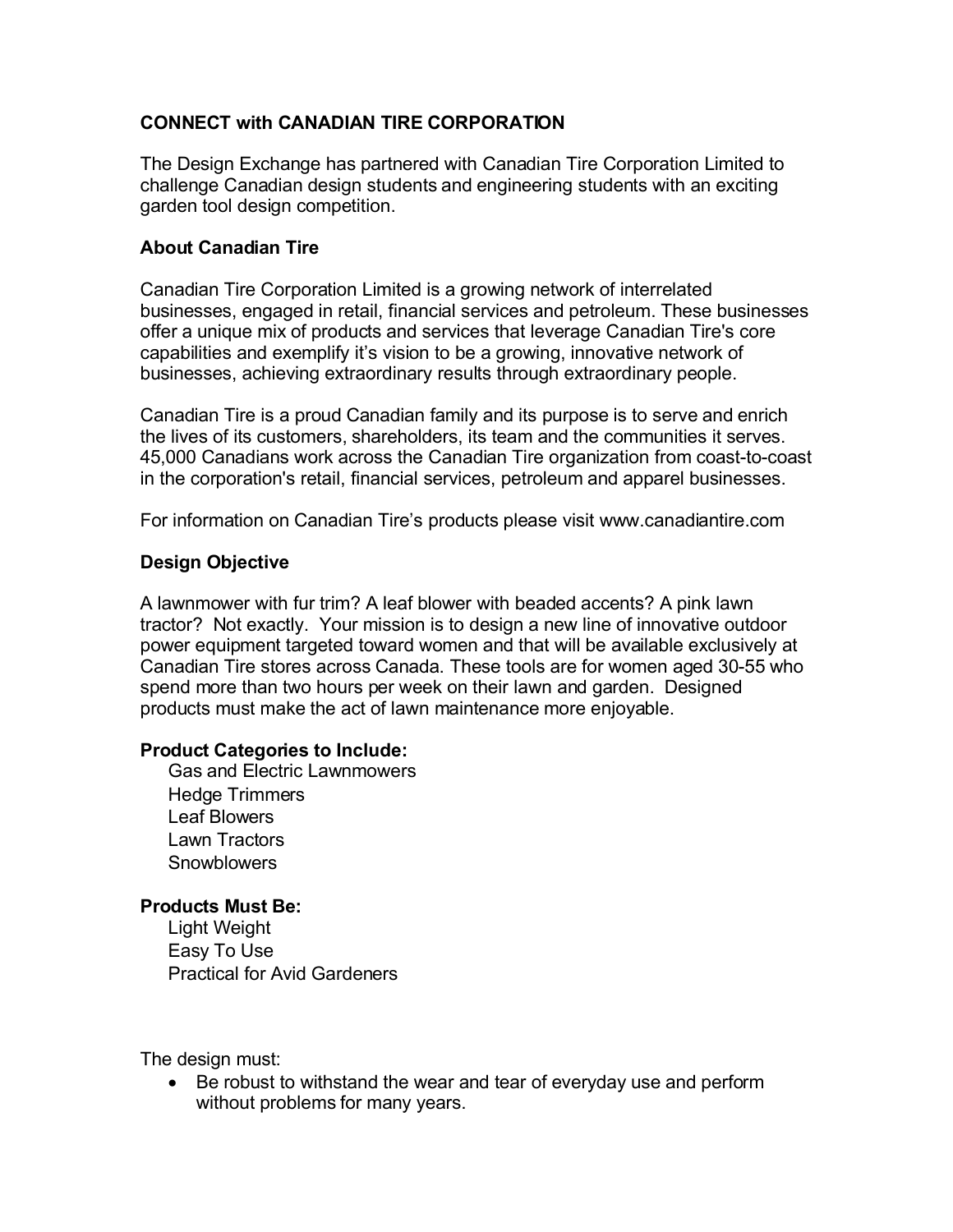- Demonstrate commercial value balanced with creativity.
- Demonstrate production feasibility.
- Demonstrate attention to universal design design that makes daily life easier, safer and more comfortable for everyone regardless of size, age or ability
- Demonstrate attention to sustainable design design that integrates social, economic and environmental needs to develop better solutions to today's problems while also providing good stewardship of the resources needed for the future.

The jurors will select the best design concept based on the following key criteria:

- Is the solution well-executed?
- Is there continuity of theme throughout the solution?
- Innovation (in aesthetics, function or materials)?
- Originality of design
- "Excitement" factor of solution
- What social, ecological or cultural benefits does this project exhibit (i.e. universal or handicap accessibility, sustainability, eco-friendliness, efficient/cost-effective materials usage, etc.)?
- Adherence to competition criteria
- Overall presentation

# **Judging**

Valid entries received by the Design Exchange by Friday, March 11, 2005 will be reviewed by a panel of experts, including judges from the Design Exchange, Canadian Tire, and the academic and professional design community.

The jury may select first, second and third prize winners from the entries. If design entries do not meet appropriate standards, the Jury reserves the right not to award prizes. The jury's decision is binding. Winners will be announced at a reception at Design Exchange.

# **Why Participate?**

Prizes (1<sup>st</sup> place: \$4,000; 2<sup>nd</sup> place \$3,000: \$; 3<sup>rd</sup> place: \$2,000) Recognition among the design community *Connect* Certificate of Accomplishment Featured in *Connect* Design Exchange National Student Design competition exhibition\* Featured on DX and Canadian Tire websites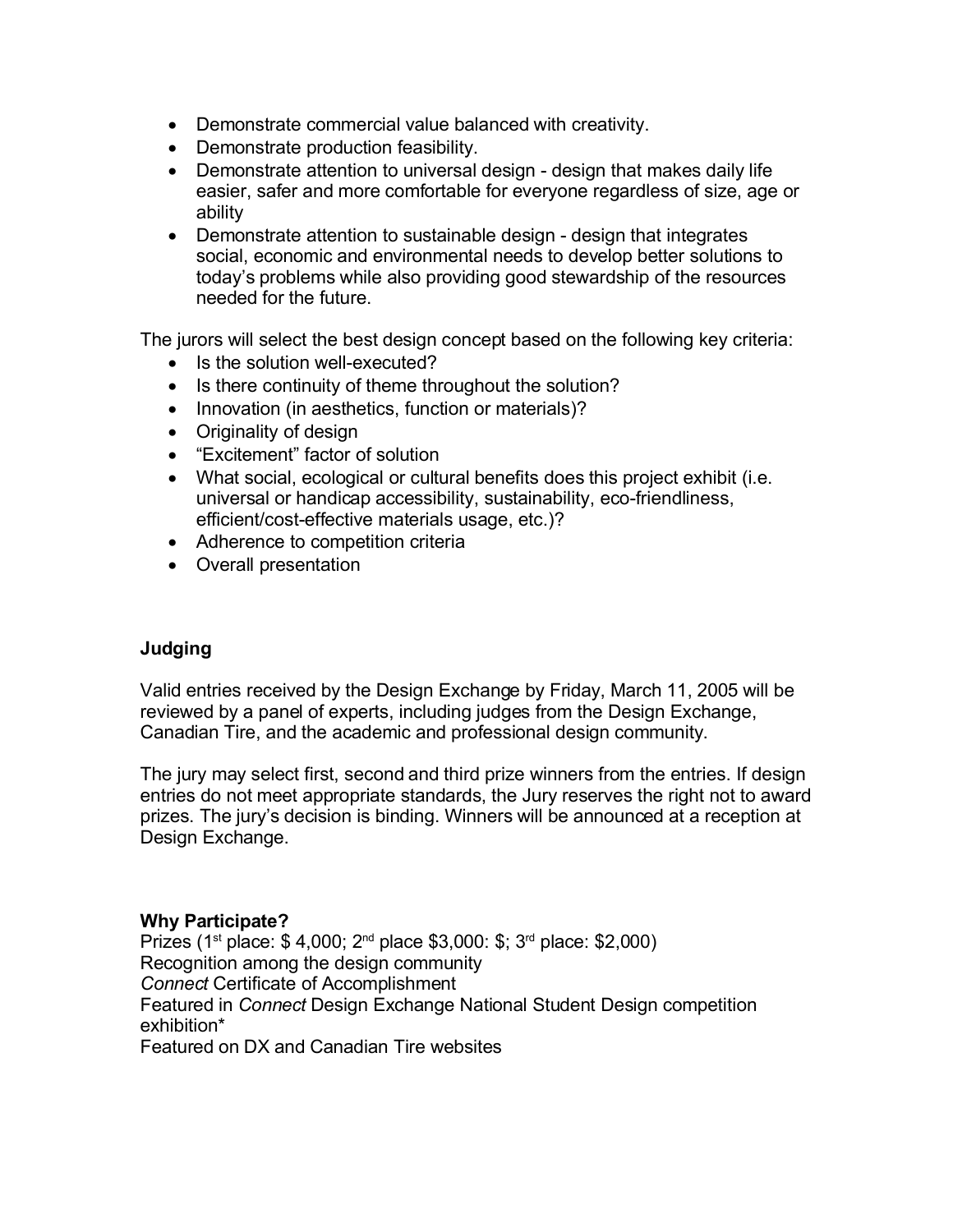# **\*** *Connect* **Design Exchange National Student Design Competition Exhibition** May, 2005

# **Who should participate?**

Participation is open to any student who is enrolled in a post-secondary design and/or engineering program in Canada. Group submissions are greatly encouraged.

#### **How to participate?**

In order participate in the competition, please contact connect@dx.org or call 416.216.2122.

#### **All entries should include: (Please check box)**

### ❑**A completed entry form**

- ❑**One or Two Design Boards:** Foam core boards (24"x 18", no more than 3/16" thick).
- ❑**A Project title and Concept Statement (one sentence)** must appear on the presentation board(s). The concept statement should summarize the design concept and its objectives.
- ❑**A project overview** (no more than 500 words). This overview demonstrates how the project meets the design criteria, and provides background to the project as well as information on the development process, target market, functionality and key benefits. **The overview should be included in a separate booklet and a copy attached to the back of the design board(s).**
- ❑**Visuals affixed to the design boards:** Minimum four different perspectives of the design - (side view, back view, top view, front view).
- ❑**A CD** Two high-resolution print-read images of your project saved as .eps files
- ❑**Names of designers** should not be listed on the front of the design boards.

#### **Submission Deadline:**

Design entries must be sent postage-paid by 5 p.m. Friday, March 11, 2005. Late entries will not be accepted.